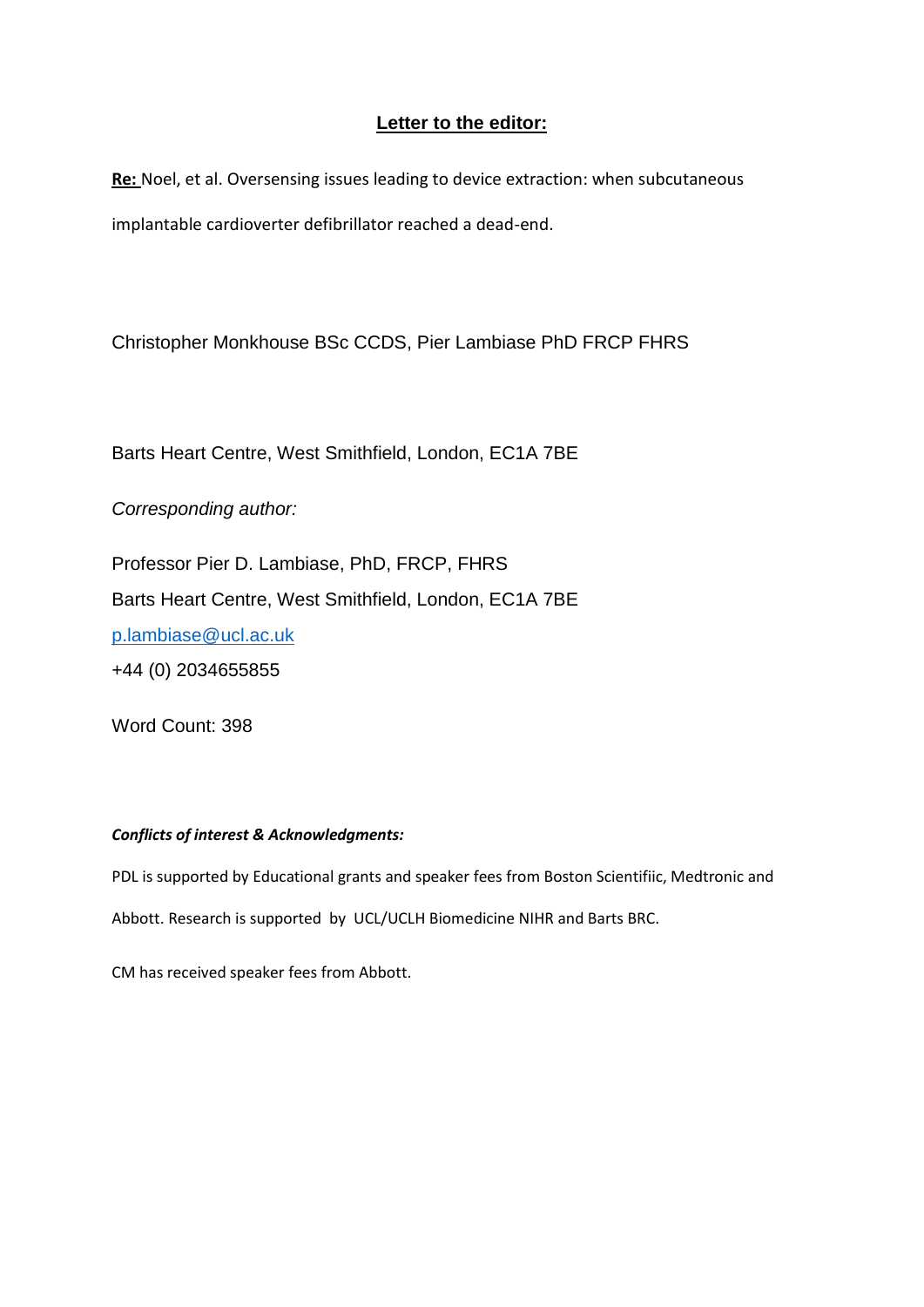We read with keen interest the article by Noel et.al regarding oversensing issues with the subcutaneous implantable cardioverter defibrillator (S-ICD) but have a number of concerns regarding the high rates of oversensing and the fact devices had to be extracted in 5.6% of cases rather than pre-operatively screen more intensively to ensure maximum sensing vector choices (right/sternal) or consider lead/generator repositioning early and even pre-emptively to overcome oversensing issues.

The majority of the cases had Brugada or ARVC when RBBB can present a challenge but 3 had myopotential oversensing treated by extraction. In our experience of 280 cases over 4 years we have only had to extract 1 device (0.4%) due to oversensing issues (HCM patient) who had optimal left sternal lead placement and an intramuscular can but developed TWOS in primary and secondary vectors & myopotential oversensing in alternate vector with inadequate sensing on the right side of the sternum.

We have published one case of oversensing causing an AF detection in a high BMI patient, which highlighted suboptimal lead placement prior to inappropriate therapy. Did the patients with oversensing have a high BMI or have detections by the AF monitor that could have provided an early warning of device sensing issues and pre-empt inappropriate shocks?

The SMART pass filter also can disable itself if specific criteria are met, had the device deactivated the SMART pass filter for the episodes recorded? We have both reprogrammed sensing vectors and repositioned leads/generators pre-emptively in some cases based on this early warning. Noel et.al discuss placing the device sub-muscularly - a critical alternative option for 3 (50%) of the patients who had explantation for myopotentials.

We apply a strict screening and implant protocol to minimise oversensing, including screening both sides of the sternum as well as exercise testing in channelopathy and cardiomyopathy cases to maximise the number of vector options *pre-implant*. Were any of the patients assessed for right sided lead placement and was exercise testing used pre-operatively to look for QRS and T wave